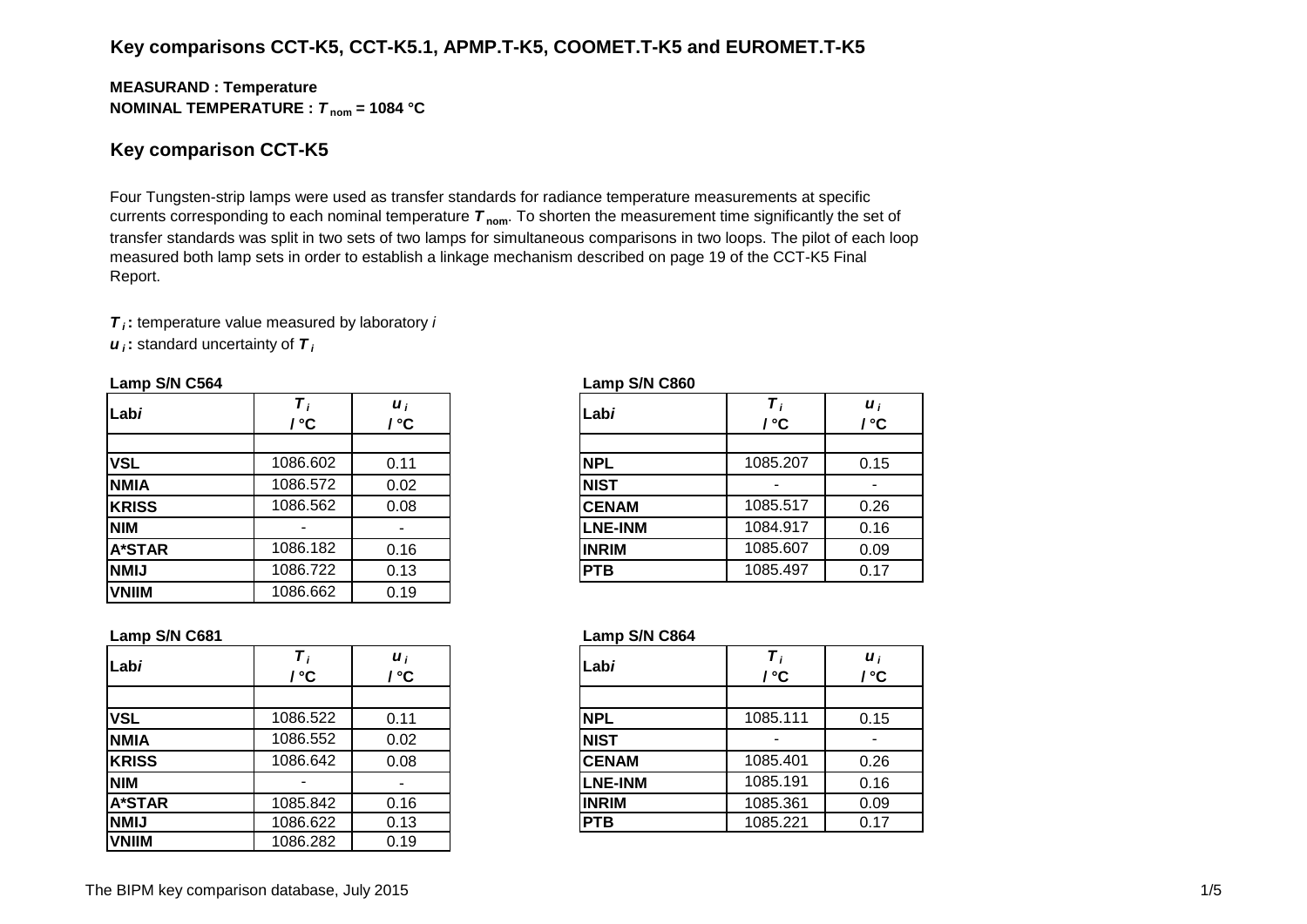# **Key comparison CCT-K5.1**

### **This is bilateral comparison between the PTB and the NRC.**

**T<sub>NRC</sub>**: temperature value measured at the NRC  $u_{\text{NRC}}$ : standard uncertainty of  $T_{\text{NRC}}$ 

**Lamp C598** *T***<sub>NRC</sub> = 1084.85 °C <b>Lamp 644C**  $T_{NRC}$  = 1084.98 °C  $u_{\text{NRC}} = 0.23 \text{ °C}$  *u*  $u_{\text{NRC}} = 0.23 \text{ °C}$ 

# **Key comparison APMP.T-K5**

Laboratory individual measurements of APMP.T-K5 participants are given in Appendix B of the APMP.T-K5 Final Report both in tabulated and in graphical forms. They were carried out between 1997 and 2000.

# **Key comparison COOMET.T-K5**

This bilateral comparison was carried out between VNIIM and NSC IM. The measurements were carried out from August to October 2014 using a vacuum tungsten ribbon lamb (S/N SI 10-300 No. 5).

# **Key comparison EUROMET.T-K5**

This comparison involved eight participants and was carried out from October 1999 to February 2001. The two transfer standards were Lamp S/N C564 and Lamp S/N C681 already used in CCT-K5. The individual laboratory measurements and their uncertainties are given in Tables 5 to 11 of the EUROMET.T-K5 Final Report.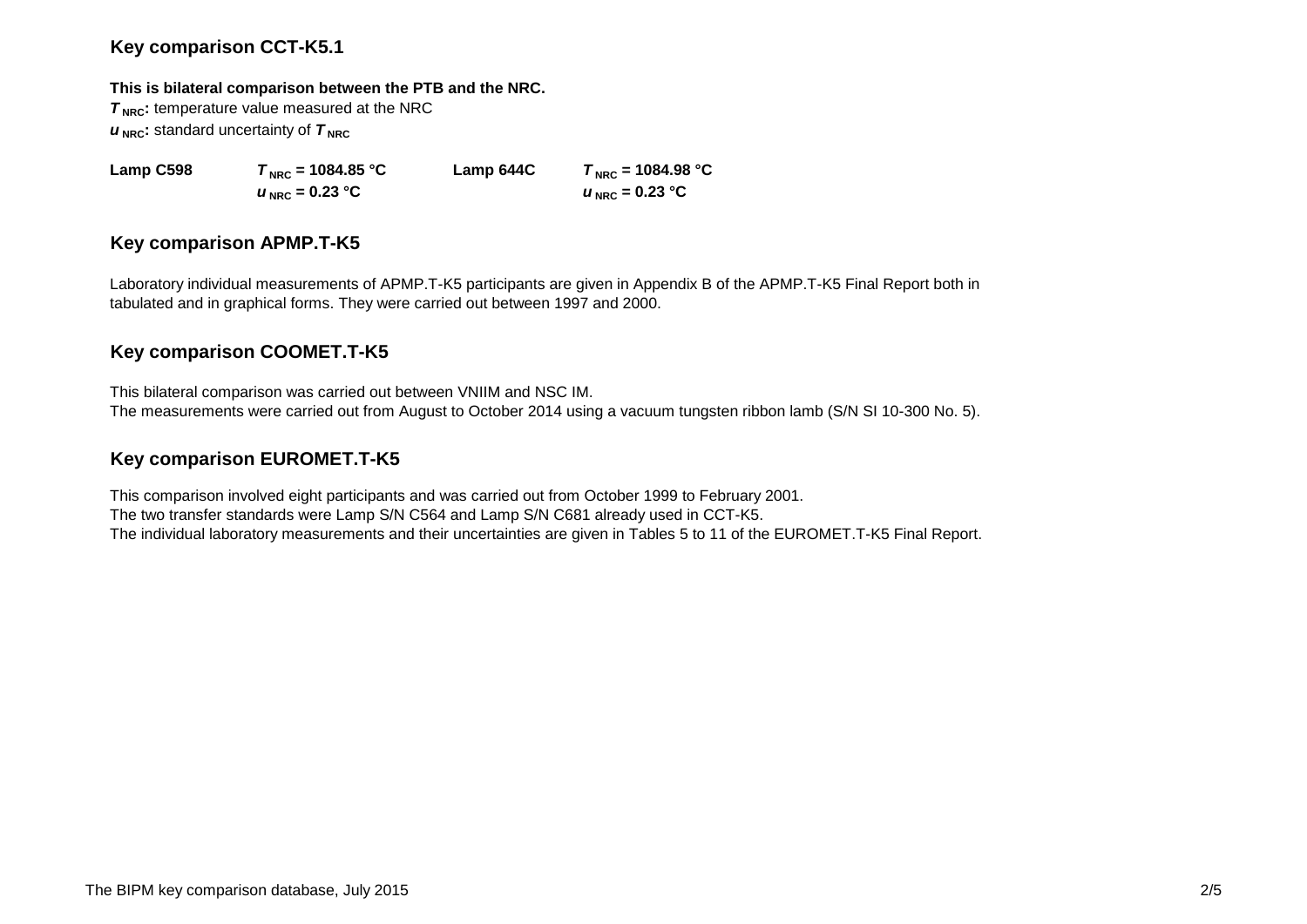## **Key comparisons CCT-K5, CCT-K5.1, APMP.T-K5, COOMET.T-K5 and EUROMET.T-K5**

**Key comparison CCT-K5**

**MEASURAND : Temperature NOMINAL TEMPERATURE :**  $T_{nom} = 1084 °C$ 

The key comparison reference value  $T_R$  for each nominal temperature  $T_{nom}$  and each lamp k is calculated on the basis of the median of measured radiance temperatures  $\bm{\tau}_i$ (*k, T*  $_{\sf nom}$ ). Its standard uncertainty,  $\bm{u}(\bm{\tau}_{\sf R})$ , is obtained as the standard uncertainty of the median.

| Lamp | $T_R$ / $\degree$ C | $u(T_R)$ / °C |
|------|---------------------|---------------|
| C564 | 1086.670            | 0.111         |
| C681 | 1086.480            | 0.039         |
| C860 | 1085.440            | 0.123         |
| C864 | 1085.280            | 0.104         |

For each temperature  $T_{nom}$  the degree of equivalence of laboratory *i* with respect to the key comparison reference value is given by a pair of terms:  $\bm{D}_i$  and its expanded uncertainty  $\bm{U}_i$  ( $\bm{k}$  = 2) both expressed in K. The computation of  $\bm{D}_i$  and  $\bm{U}_i$  is explained in the Addendum to the CCT-K5 Final **Report. N.B. Pair-wise degrees of equivalence are no longer issued.**

# **Linking key comparison CCT-K5.1 to CCT-K5**

The linkage is made through the common participation of PTB in both key comparisons, and is detailed in the CCT-K5 and CCT-K5.1 Linkage Report.

## **Linking key comparison APMP.T-K5 to CCT-K5**

The linkage is made through the common participation of NMIJ, NIM, KRISS and NMIA in both key comparisons, and is detailed in the Addendum to the APMP.T-K5 Final Report.

## **Linking key comparison COOMET.T-K5 to CCT-K5**

The linkage is made through the common participation of VNIIM in both key comparisons, and is detailed in the COOMET.T-K5 Final Report.

## **Linking key comparison EUROMET.T-K5 to CCT-K5**

The measurements of the EUROMET.T-K5 participants are directly linked to the key comparison reference value obtained in CCT-K5 as the protocols of the two key comparisons are identical and the transfer standards are the same (see in Chapter VII of the EUROMET.T-K5 Final Report).

Degrees of equivalence relative to the CCT-K5 key comparison reference values are computed for each of the transfer standards. Pair-wise degrees of equivalence inside EUROMET.T-K5 are available in the EUROMET.T-K5 Final Report (Tables 15 to 36).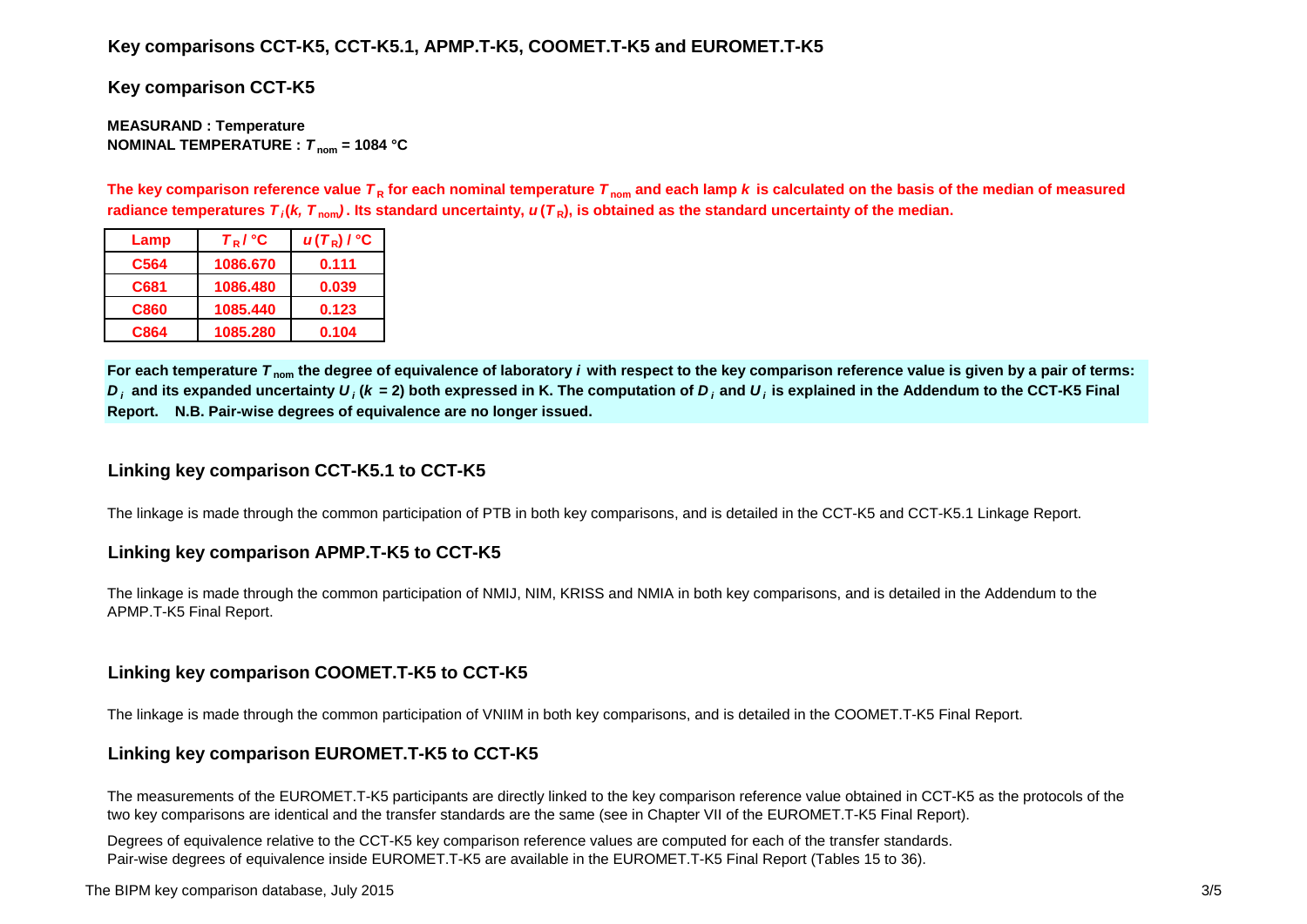# **Key comparisons CCT-K5, CCT-K5.1, APMP.T-K5, COOMET.T-K5 and EUROMET.T-K5**

#### **MEASURAND : Temperature NOMINAL TEMPERATURE :**  $T_{\text{nom}} = 1084 \text{ °C}$

**Degrees of equivalence relative to the CCT-K5 key comparison reference value**

| Labi            |                |                  |              |                |                  |              |                |                  |
|-----------------|----------------|------------------|--------------|----------------|------------------|--------------|----------------|------------------|
|                 | $D_i$          | $\overline{U_i}$ |              | $D_i$          | $\overline{U_i}$ |              | $D_i$          | $\overline{U_i}$ |
|                 |                | / K              |              |                | / K              |              | / K            |                  |
| <b>VSL</b>      | $-0.013$       | 0.254            | <b>CEM</b>   | $-0.02$        | 0.33             | <b>CEM</b>   | 0.02           | 0.22             |
| <b>NPL</b>      | $-0.201$       | 0.323            | <b>IPQ</b>   | 0.03           | 0.75             | <b>IPQ</b>   | $-0.15$        | 0.72             |
| <b>NMIA</b>     | $-0.013$       | 0.148            | <b>UME</b>   | $-1.42$        | 0.41             | <b>UME</b>   | $-1.54$        | 0.51             |
| <b>KRISS</b>    | 0.027          | 0.238            | <b>MKEH</b>  | $-0.82$        | 1.73             | <b>MKEH</b>  | $-0.86$        | 1.82             |
| <b>NIM</b>      | ٠              | ٠                | <b>SMU</b>   | $\blacksquare$ |                  | <b>SMU</b>   | $\blacksquare$ |                  |
| <b>A*STAR</b>   | $-0.563$       | 0.348            | <b>SP</b>    | $-0.55$        | 0.83             | <b>SP</b>    | $-0.57$        | 0.80             |
| <b>NMIJ</b>     | 0.097          | 0.288            | <b>MIKES</b> | $-0.44$        | 1.10             | <b>MIKES</b> | $-0.44$        | 0.98             |
| <b>VNIIM</b>    | $-0.103$       | 0.408            | <b>VSL</b>   | 0.13           | 0.31             | <b>VSL</b>   | $-0.03$        | 0.23             |
| <b>NIST</b>     | $\blacksquare$ | ٠                |              |                |                  |              |                |                  |
| <b>CENAM</b>    | 0.099          | 0.532            |              |                |                  |              |                |                  |
| <b>LNE-INM</b>  | $-0.306$       | 0.403            |              |                |                  |              |                |                  |
| <b>INRIM</b>    | 0.124          | 0.217            |              |                |                  |              |                |                  |
| <b>PTB</b>      | $-0.001$       | 0.213            |              |                |                  |              |                |                  |
| <b>NRC</b>      | $-0.036$       | 0.632            |              |                |                  |              |                |                  |
| <b>KIM-LIPI</b> | 0.42           | 1.84             |              |                |                  |              |                |                  |
| <b>NSC IM</b>   | $-0.265$       | 0.654            |              |                |                  |              |                |                  |

| $\bm{D}_i$               | $\boldsymbol{U}_i$ |              | $\bm{D}_i$     | $\boldsymbol{U}_i$       |              | $\bm{D}$       | $\boldsymbol{U}$ |
|--------------------------|--------------------|--------------|----------------|--------------------------|--------------|----------------|------------------|
|                          | / K                |              |                | / K                      |              |                | / K              |
| .013                     | 0.254              | <b>CEM</b>   | $-0.02$        | 0.33                     | <b>CEM</b>   | 0.02           | 0.2              |
| .201                     | 0.323              | <b>IPQ</b>   | 0.03           | 0.75                     | <b>IPQ</b>   | $-0.15$        | 0.7              |
| .013                     | 0.148              | <b>UME</b>   | $-1.42$        | 0.41                     | <b>UME</b>   | $-1.54$        | 0.5              |
| .027                     | 0.238              | <b>MKEH</b>  | $-0.82$        | 1.73                     | <b>MKEH</b>  | $-0.86$        | 1.8              |
| $\overline{\phantom{a}}$ | $\sim$             | <b>SMU</b>   | $\blacksquare$ | $\overline{\phantom{a}}$ | <b>SMU</b>   | $\blacksquare$ |                  |
| .563                     | 0.348              | <b>SP</b>    | $-0.55$        | 0.83                     | <b>SP</b>    | $-0.57$        | 0.8              |
| .097                     | 0.288              | <b>MIKES</b> | $-0.44$        | 1.10                     | <b>MIKES</b> | $-0.44$        | 0.9              |
| .103                     | 0.408              | <b>VSL</b>   | 0.13           | 0.31                     | <b>VSL</b>   | $-0.03$        | 0.2              |

|              | $D_i$   | $\boldsymbol{U}_i$ |  |  |
|--------------|---------|--------------------|--|--|
|              | / K     |                    |  |  |
| <b>CEM</b>   | 0.02    | 0.22               |  |  |
| <b>IPQ</b>   | $-0.15$ | 0.72               |  |  |
| <b>UME</b>   | $-1.54$ | 0.51               |  |  |
| <b>MKEH</b>  | $-0.86$ | 1.82               |  |  |
| <b>SMU</b>   |         |                    |  |  |
| <b>SP</b>    | $-0.57$ | 0.80               |  |  |
| <b>MIKES</b> | $-0.44$ | 0.98               |  |  |
| <b>VSL</b>   | $-0.03$ | 0.23               |  |  |

**Lamp S/N C564 Lamp S/N C681**

**Black: participants in CCT-K5 Green: participant in CCT-K5.1 Blue: participant in APMP.T-K5 Purple: participant in COOMET.T-K5 Orange: participants in EUROMET.T-K5 (measurements with Lamp S/N C564) Grey: participants in EUROMET.T-K5 (measurements with Lamp S/N C681)**

**N.B. Pair-wise degrees of equivalence are no longer issued.**